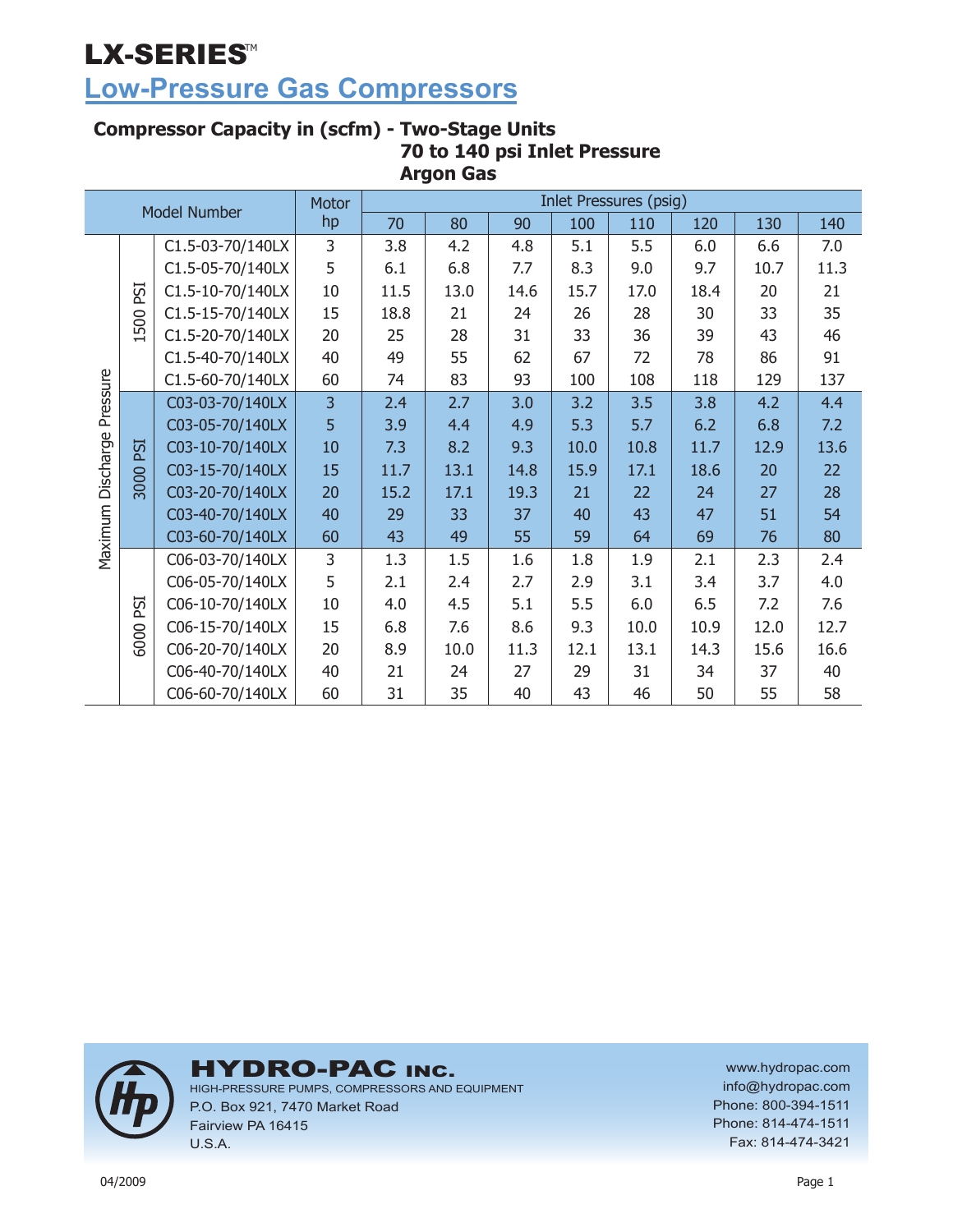## **Low-Pressure Gas Compressors**

#### **Compressor Capacity in (scfm) - Two-Stage Units 140 to 300 psi Inlet Pressure Argon Gas**

| <b>Model Number</b> |      | Motor             |    |      |      |      | <b>Inlet Pressures (psig)</b> |      |      |      |      |      |
|---------------------|------|-------------------|----|------|------|------|-------------------------------|------|------|------|------|------|
|                     |      |                   | hp | 140  | 160  | 180  | 200                           | 220  | 240  | 260  | 280  | 300  |
|                     |      | C1.5-03-140/300LX | 3  | 5.4  | 6.0  | 6.7  | 7.5                           | 8.2  | 8.9  | 9.6  | 10.5 | 11.1 |
|                     |      | C1.5-05-140/300LX | 5  | 8.8  | 9.7  | 10.8 | 12.3                          | 13.4 | 14.4 | 15.7 | 17.1 | 18.1 |
|                     | PSI  | C1.5-10-140/300LX | 10 | 16.6 | 18.4 | 21   | 23                            | 25   | 27   | 30   | 32   | 34   |
|                     | 500  | C1.5-15-140/300LX | 15 | 27   | 30   | 34   | 38                            | 42   | 45   | 49   | 53   | 56   |
|                     |      | C1.5-20-140/300LX | 20 | 35   | 39   | 43   | 49                            | 53   | 58   | 62   | 68   | 72   |
|                     |      | C1.5-40-140/300LX | 40 | 70   | 77   | 86   | 98                            | 107  | 115  | 125  | 136  | 144  |
|                     |      | C1.5-60-140/300LX | 60 | 105  | 116  | 130  | 147                           | 160  | 173  | 187  | 204  | 216  |
| Pressure            |      | C03-03-140/300LX  | 3  | 3.2  | 3.6  | 4.0  | 4.5                           | 5.0  | 5.3  | 5.8  | 6.3  | 6.7  |
|                     |      | C03-05-140/300LX  | 5  | 5.4  | 6.0  | 6.6  | 7.5                           | 8.2  | 8.9  | 9.6  | 10.5 | 11.1 |
|                     | ESI  | C03-10-140/300LX  | 10 | 10.2 | 11.2 | 12.5 | 14.2                          | 15.5 | 16.7 | 18.2 | 19.8 | 21   |
| Discharge           |      | C03-15-140/300LX  | 15 | 16.5 | 18.3 | 20   | 23                            | 25   | 27   | 30   | 32   | 34   |
|                     | 3000 | C03-20-140/300LX  | 20 | 21   | 24   | 27   | 30                            | 33   | 35   | 38   | 42   | 44   |
|                     |      | C03-40-140/300LX  | 40 | 42   | 46   | 52   | 59                            | 64   | 69   | 75   | 82   | 87   |
| Maximum             |      | C03-60-140/300LX  | 60 | 62   | 69   | 77   | 87                            | 95   | 103  | 111  | 121  | 129  |
|                     |      | C06-03-140/300LX  | 3  | 1.9  | 2.1  | 2.4  | 2.7                           | 2.9  | 3.2  | 3.5  | 3.8  | 4.0  |
|                     |      | C06-05-140/300LX  | 5  | 3.1  | 3.4  | 3.8  | 4.4                           | 4.8  | 5.2  | 5.6  | 6.1  | 6.5  |
|                     | PSI  | C06-10-140/300LX  | 10 | 5.9  | 6.5  | 7.3  | 8.3                           | 9.1  | 9.8  | 10.6 | 11.6 | 12.3 |
|                     |      | C06-15-140/300LX  | 15 | 10.2 | 11.3 | 12.6 | 14.3                          | 15.6 | 16.8 | 18.3 | 19.9 | 21   |
|                     | 6000 | C06-20-140/300LX  | 20 | 12.7 | 14.1 | 15.8 | 17.9                          | 19.5 | 21   | 23   | 25   | 26   |
|                     |      | C06-40-140/300LX  | 40 | 28   | 31   | 35   | 39                            | 43   | 46   | 50   | 55   | 58   |
|                     |      | C06-60-140/300LX  | 60 | 42   | 46   | 51   | 58                            | 64   | 69   | 74   | 81   | 86   |



**HYDRO-PAC INC.** 

HIGH-PRESSURE PUMPS, COMPRESSORS AND EQUIPMENT P.O. Box 921, 7470 Market Road Fairview PA 16415 U.S.A.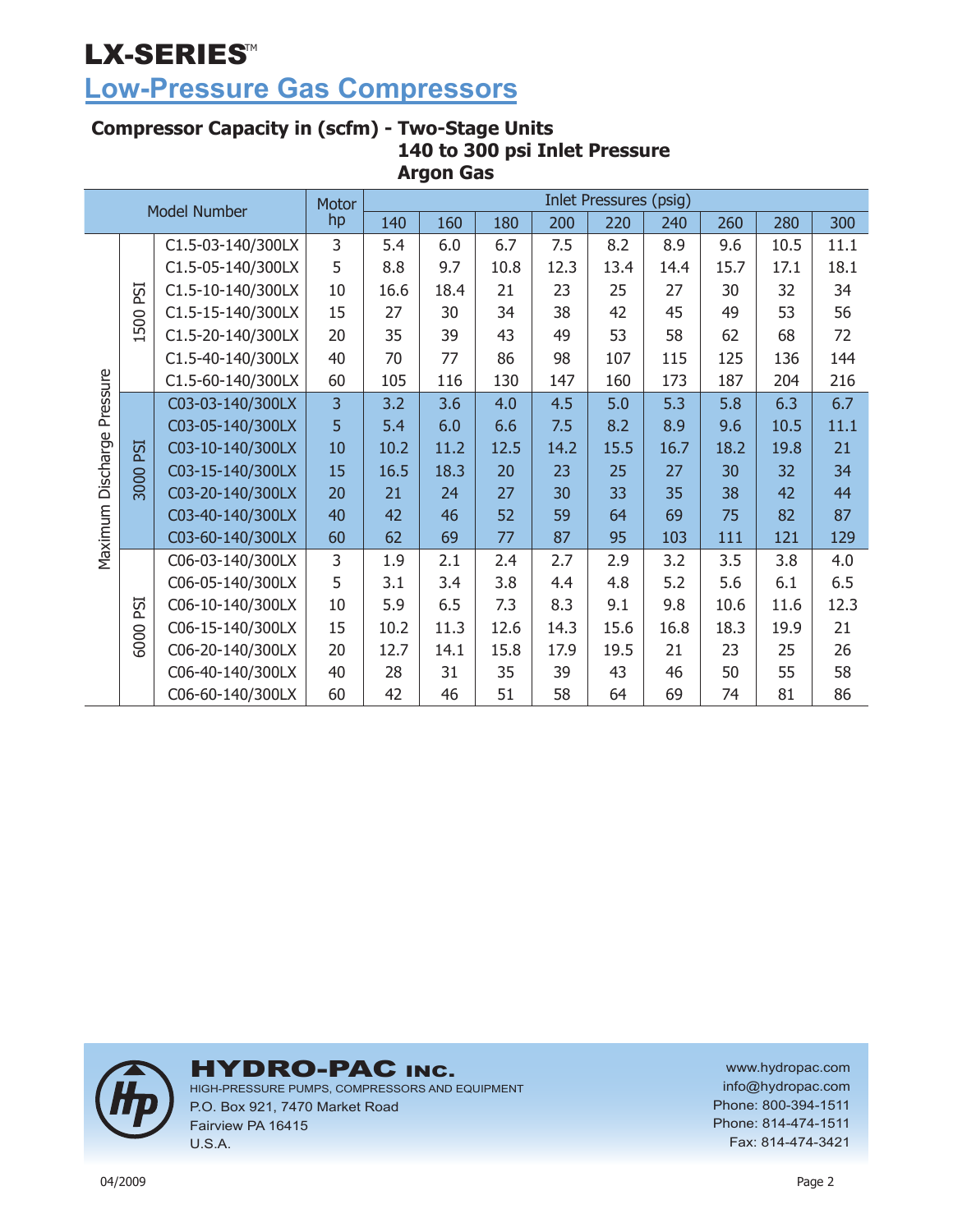## **Low-Pressure Gas Compressors**

#### **Compressor Capacity in (scfm) - Two-Stage Units 300 to 600 psi Inlet Pressure Argon Gas**

|           |                |                  | Motor |      |      |      | <b>Inlet Pressures (psig)</b> |      |      |      |
|-----------|----------------|------------------|-------|------|------|------|-------------------------------|------|------|------|
|           |                | Model Number     | hp    | 300  | 350  | 400  | 450                           | 500  | 550  | 600  |
|           |                | C03-03-300/600LX | 3     | 5.8  | 6.8  | 7.7  | 8.6                           | 9.5  | 10.5 | 11.5 |
| Pressure  |                | C03-05-300/600LX | 5     | 9.4  | 11.1 | 12.5 | 14.0                          | 15.4 | 17.1 | 18.7 |
|           | 51<br>$\Delta$ | C03-10-300/600LX | 10    | 17.7 | 21   | 23   | 26                            | 29   | 32   | 35   |
|           |                | C03-15-300/600LX | 15    | 27   | 32   | 36   | 40                            | 44   | 49   | 53   |
|           | 3000           | C03-20-300/600LX | 20    | 34   | 40   | 45   | 50                            | 55   | 61   | 67   |
|           |                | C03-40-300/600LX | 40    | 77   | 90   | 101  | 113                           | 125  | 138  | 152  |
|           |                | C03-60-300/600LX | 60    | 114  | 134  | 151  | 169                           | 186  | 206  | 226  |
| Discharge |                | C06-03-300/600LX | 3     | 3.2  | 3.8  | 4.3  | 4.8                           | 5.3  | 5.9  | 6.5  |
|           |                | C06-05-300/600LX | 5     | 5.4  | 6.3  | 7.1  | 8.0                           | 8.8  | 9.8  | 10.7 |
|           | <b>ISI</b>     | C06-10-300/600LX | 10    | 10.1 | 11.8 | 13.4 | 15.0                          | 16.5 | 18.4 | 20   |
| Maximum   |                | C06-15-300/600LX | 15    | 15.9 | 18.6 | 21   | 24                            | 26   | 29   | 32   |
|           | 6000           | C06-20-300/600LX | 20    | 21   | 24   | 27   | 31                            | 34   | 38   | 41   |
|           |                | C06-40-300/600LX | 40    | 44   | 51   | 58   | 65                            | 71   | 79   | 86   |
|           |                | C06-60-300/600LX | 60    | 64   | 75   | 85   | 95                            | 105  | 116  | 127  |

Notes:

- 1. Please consult with Hydro-Pac, Inc. for applications not covered by machines listed here.
- Charts showing detailed capacity information for other gases and in other units are available on 2. request.
- 3. This information is supplied for reference only and is subject to change.
- All capacities listed are based on gas at maximum inlet temperatures of 80F (27C). The capacity 4. will be less if the inlet gas temperature is higher.
- 5. All capacities are based on 60 hertz power. Depending on the model, the capacity may be less with 50 hertz power. Please consult with Hydro-Pac for capacity information for a specific model.
- All pressures listed are gauge pressures. 6.



### **HYDRO-PAC INC.**

HIGH-PRESSURE PUMPS, COMPRESSORS AND EQUIPMENT P.O. Box 921, 7470 Market Road Fairview PA 16415 U.S.A.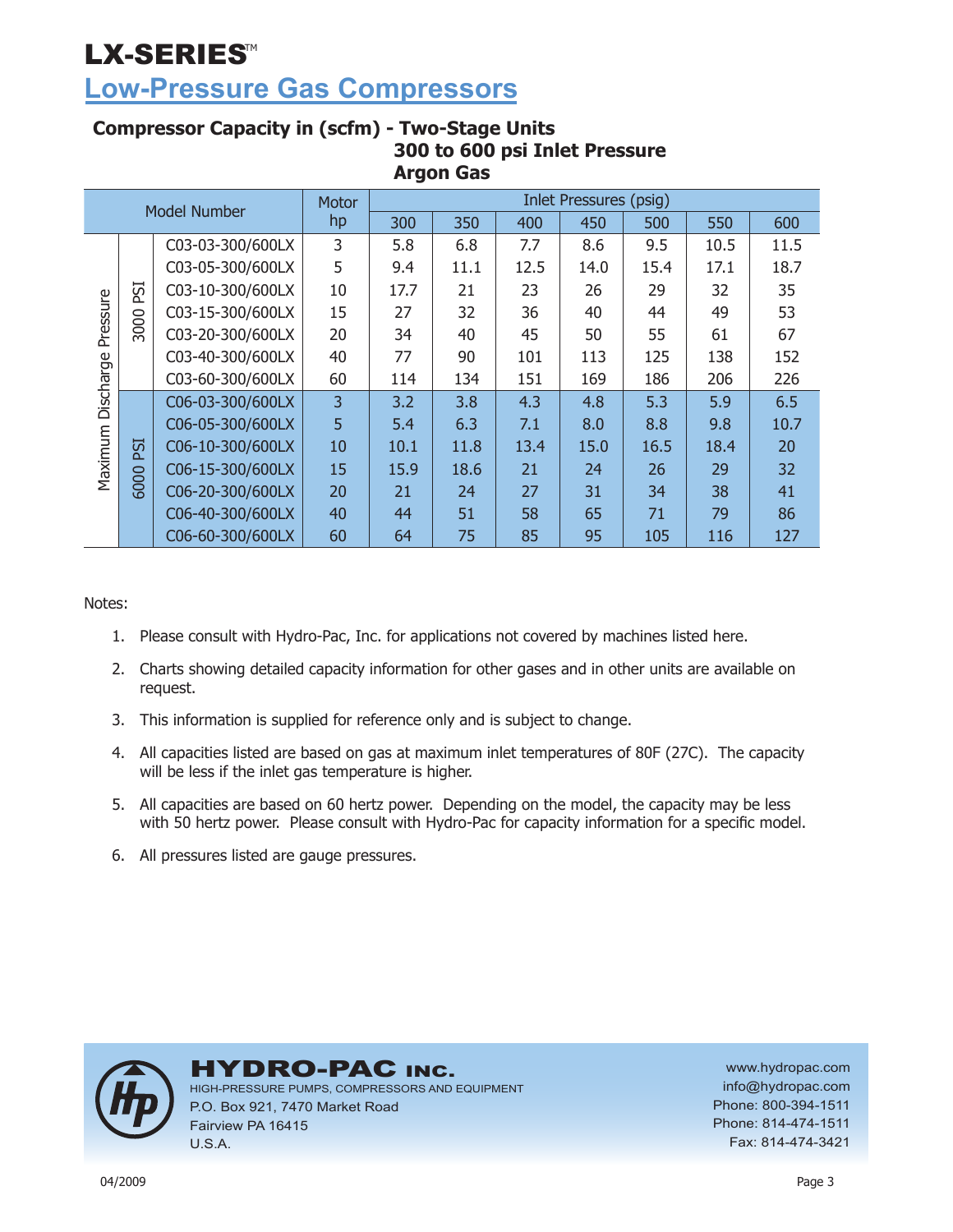**Low-Pressure Gas Compressors**

| Model Number        |                | Motor | <b>Inlet Pressures (psig)</b> |      |      |      |     |     |      |      |      |  |
|---------------------|----------------|-------|-------------------------------|------|------|------|-----|-----|------|------|------|--|
|                     |                | hp    | 100                           | 200  | 300  | 400  | 500 | 750 | 1000 | 1250 | 1500 |  |
|                     | C1.5-03-1300LX | 3     | 2.1                           | 4.0  | 6.9  | 9.8  | 13  | 20  | 28   | 35   | 43   |  |
| Discharge<br>ESI    | C1.5-05-1300LX | 5     | 3.4                           | 6.5  | 11.2 | 16.0 | 20  | 33  | 45   | 57   | 70   |  |
| 500                 | C1.5-10-1300LX | 10    | 6.5                           | 12.4 | 21   | 30   | 39  | 62  | 85   | 108  | 132  |  |
| $\blacksquare$      | C1.5-15-1300LX | 15    | 11.6                          | 22   | 36   | 50   | 63  | 99  | 135  | 170  | 207  |  |
| Maximum<br>Pressure | C1.5-20-1300LX | 20    | 15.2                          | 29   | 47   | 66   | 83  | 130 | 178  | 223  | 273  |  |
|                     | C1.5-40-1300LX | 40    | 35                            | 67   | 105  | 143  | 178 | 277 | 375  | 469  | 570  |  |
|                     | C1.5-60-1300LX | 60    | 52                            | 99   | 154  | 209  | 261 | 406 | 550  | 688  | 837  |  |

### **Compressor Capacity in (scfm) - Single-Stage Units Argon Gas**

Note: The minimum inlet pressure for 1500 psi discharge is 200 psig. The compressors will operate at lower inlet pressures. Do not exceed an 8 to 1 compression ratio. For example, the maximum discharge pressure with 100 psig inlet is 905 psig.

| Model Number       |               | Motor | Inlet Pressures (psig) |      |      |      |      |      |      |      |      |  |
|--------------------|---------------|-------|------------------------|------|------|------|------|------|------|------|------|--|
|                    |               | hp    | 100                    | 200  | 400  | 500  | 1000 | 1500 | 2000 | 2500 | 3000 |  |
| Discharge<br>PSI   | C03-03-2600LX |       | 0.9                    | 1.7  | 3.3  | 4.7  | 12.0 | 19.4 | 27   | 34   | 41   |  |
|                    | C03-05-2600LX | 5     | 1.5                    | 2.7  | 5.6  | 7.8  | 20   | 32   | 45   | 57   | 69   |  |
| 3000               | C03-10-2600LX | 10    | 2.8                    | 5.2  | 10.5 | 14.7 | 38   | 61   | 85   | 108  | 130  |  |
|                    | C03-15-2600LX | 15    | 5.2                    | 9.6  | 19   | 26   | 61   | 97   | 133  | 168  | 202  |  |
| Maximum<br>ressure | C03-20-2600LX | 20    | 6.7                    | 12.5 | 25   | 33   | 80   | 126  | 173  | 219  | 263  |  |
|                    | C03-40-2600LX | 40    | 17.0                   | 32   | 63   | 81   | 179  | 277  | 376  | 473  | 566  |  |
| ՟                  | C03-60-2600LX | 60    | 25                     | 47   | 93   | 119  | 264  | 408  | 554  | 696  | 833  |  |

Note: The minimum inlet pressure for 3000 psi discharge is 400 psig. The compressors will operate at lower inlet pressures. Do not exceed an 8 to 1 compression ratio. For example, the maximum discharge pressure with 100 psig inlet is 905 psig.



HYDRO-PAC INC.

HIGH-PRESSURE PUMPS, COMPRESSORS AND EQUIPMENT P.O. Box 921, 7470 Market Road Fairview PA 16415 U.S.A.